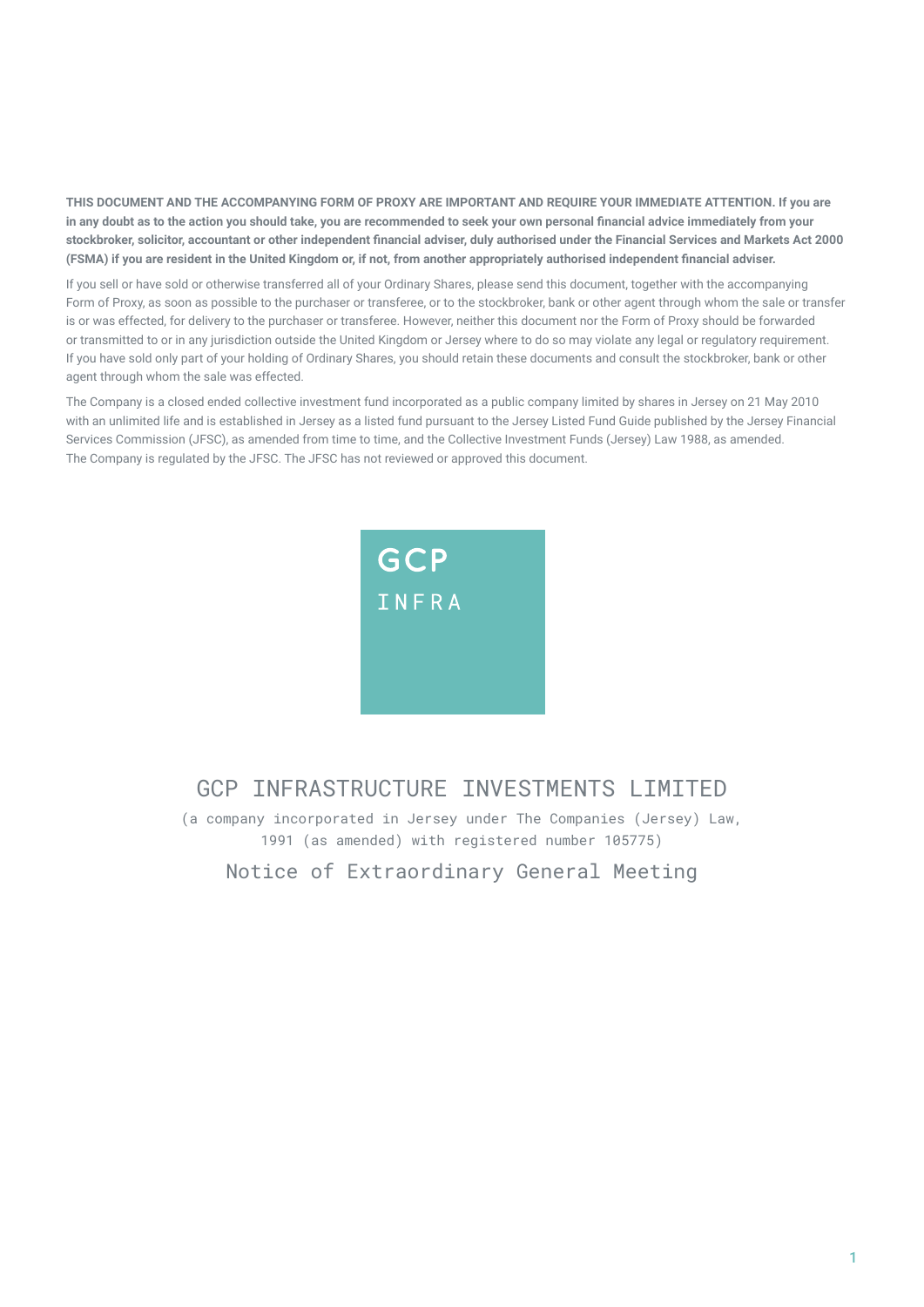Notice of an Extraordinary General Meeting of GCP Infrastructure Investments Limited to be held at 12 Castle Street, St Helier, Jersey JE2 3RT at 11.15 a.m. (GMT) on 9 February 2018 (or, if later, at the time which is immediately after the Company's Annual General Meeting convened for the same place and day shall have been concluded or adjourned), is set out at the end of this document.

Shareholders are requested to return the Form of Proxy accompanying this document. To be valid, the Form of Proxy must be completed and signed in accordance with the instructions detailed in the Form of Proxy and returned so as to be received by Link Market Services (Jersey) Limited, 12 Castle Street, St Helier, Jersey JE2 3RT as soon as possible but in any event so as to arrive not later than 11.15 a.m. (GMT) on 7 February 2018.

If you are a member of CREST, you may be able to make a proxy appointment or instruction using CREST, such CREST Proxy Instruction to be received by no later than 11.15 a.m. (GMT) on 7 February 2018. Further details can be found in the notes to the Notice of Extraordinary General Meeting under the heading "CREST Members".

The completion and return of a Form of Proxy or completing and transmitting a CREST Proxy Instruction will not prevent you from attending and voting at the Extraordinary General Meeting in person if you wish (and are so entitled).

**Your attention is drawn to the letter from the Chairman of the Company on page 3 of this document, which includes a recommendation from the Board that you vote in favour of the Resolution to be proposed at the Extraordinary General Meeting.** 

| <b>KEY TIMES AND DATES</b>                                   |                                      |
|--------------------------------------------------------------|--------------------------------------|
| Latest time and date for receipt of Forms of Proxy           | 11.15 a.m. (GMT) on 7 February 2018  |
| Latest time and date for receipt of CREST Proxy Instructions | 11.15 a.m. (GMT) on 7 February 2018  |
| <b>Annual General Meeting</b>                                | 11.00 a.m. (GMT) on 9 February 2018  |
| <b>Extraordinary General Meeting</b>                         | 11.15 a.m. (GMT) on 9 February 2018* |
|                                                              |                                      |

\*Or, if later, at the time which is immediately after the Company's Annual General Meeting convened for the same place and day shall have been concluded or adjourned.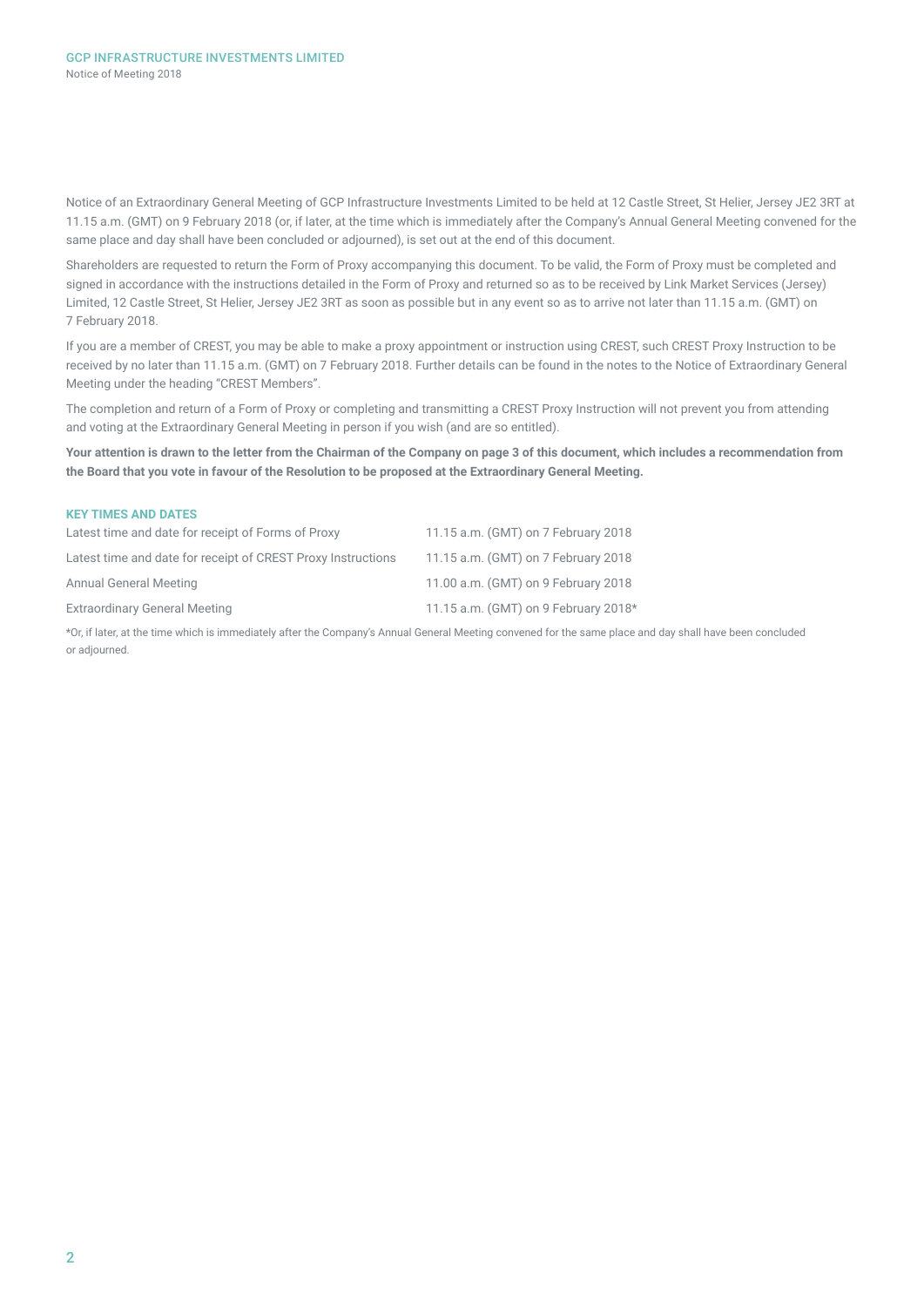## LETTER FROM THE CHAIRMAN

## OF GCP INFRASTRUCTURE INVESTMENTS LIMITED

(a company incorporated in Jersey under The Companies (Jersey) Law 1991 (as amended) with registered number 105775) Registered Office: 12 Castle Street, St Helier, Jersey JE2 3RT

### Directors (all non-executive):

Ian Reeves CBE (Chairman) Clive Spears David Pirouet Julia Chapman Michael Gray Paul de Gruchy

8 January 2018

Dear Shareholder,

### **Notice Of Extraordinary General Meeting**

### Introduction

On 28 March 2017, the Company published a prospectus relating to the creation of a placing programme to issue up to 215 million Ordinary Shares (the "2017 Placing Programme") and pursuant to which it has issued 56.5 million Ordinary Shares, raising gross proceeds of £70 million for the Company, as at the date of this EGM Circular. Issuance of such Ordinary Shares has been at a premium to the Company's prevailing NAV per Ordinary Share, and thereby NAV accretive to the Company.

The Ordinary Shares issued under the 2017 Placing Programme have been issued on a non pre-emptive basis pursuant to an authority granted by Shareholders on 10 February 2017 in respect of the disapplication of pre-emption rights in respect of the issue of up to 215 million Ordinary Shares. This authority, which represented approximately 29.3 per cent. of the Ordinary Shares in issue as at 5 January 2017, will expire on 13 February 2018.

The Company is seeking Shareholder approval to enable it to create a new share issuance programme (the "2018 Placing Programme") for up to 158,265,368 Ordinary Shares in aggregate, representing approximately 20 per cent. of the Ordinary Shares in issue as at the Latest Practicable Date.

As a result of changes to the Prospectus Rules, from July 2017, issuers, including the Company, can issue up to 20 per cent. (previously up to 10 per cent.) of the same class of share without being obliged to publish a prospectus, subject to certain restrictions regarding public offerings. The Company therefore does not intend to publish a prospectus in connection with the 2018 Placing Programme.

The authority is being sought by way of two separate resolutions, seeking:

- i) a general disapplication authority in respect of up to 79,132,684 Ordinary Shares, representing approximately 10 per cent. of the Ordinary Shares in issue as at the Latest Practicable Date, at the Company's Annual General Meeting (see Resolution 18 of the AGM Circular); and
- ii) an additional disapplication authority in respect of up to 79,132,684 Ordinary Shares, representing approximately 10 per cent. of the Ordinary Shares in issue as at the Latest Practicable Date, at an Extraordinary General Meeting to be convened specifically for the purpose of this resolution, and to which this EGM Circular relates.

I am pleased to send you the notice of an EGM of the Company, in connection with the 2018 Placing Programme, which is being held at 12 Castle Street, St Helier, Jersey JE2 3RT at 11.15 a.m. (GMT) on 9 February 2018 (or, if later, at the time which is immediately after the Company's Annual General Meeting convened for the same place and day shall have been concluded or adjourned).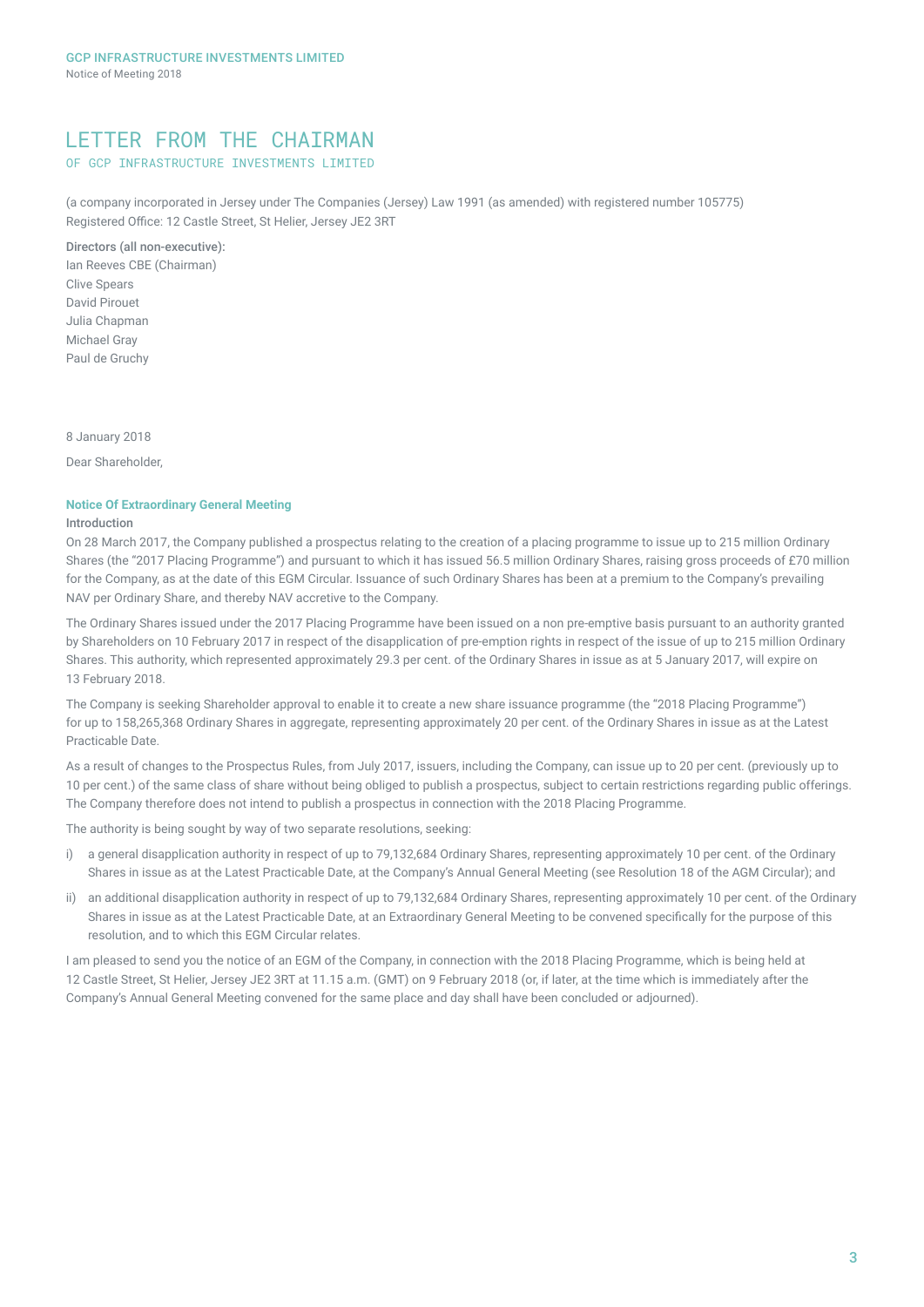## LETTER FROM THE CHAIRMAN CONTINUED

OF GCP INFRASTRUCTURE INVESTMENTS LIMITED

#### **Special Resolution to be proposed at the EGM**

In order for the Directors to continue to have the power, in certain circumstances, to issue equity securities (as defined in the Articles) for cash free of the pre-emption rights conferred by the Articles (the "Pre-Emption Rights"), such Pre-Emption Rights must be disapplied. Accordingly, a Special Resolution is being proposed at the EGM to authorise the Directors to disapply pre-emption rights in respect of the issue of equity securities up to 79,132,684 Ordinary Shares (representing approximately 10 per cent. of the Ordinary Shares in issue as at the Latest Practicable Date) pursuant to the 2018 Placing Programme.

A Special Resolution requires a majority of at least two-thirds of Shareholders entitled to vote and present in person or by proxy to vote in favour in order for it to be passed.

#### **Details of the 2018 Placing Programme**

The Company, through its Investment Adviser, continues to see attractive opportunities in the infrastructure debt markets. This follows substantial investment opportunities which the Company has secured during the course of 2017, including the c.£140 million investment in a portfolio of UK infrastructure projects acquired in connection with the acquisition by Macquarie Group of the UK Green Investment Bank plc and the c.£52 million conditional commitment by the Company to invest in five operational wind farms across the UK.

In order to position the Company to take advantage of such opportunities as and when they arise, the Directors believe it is appropriate for the Company to implement the 2018 Placing Programme, noting a background of continuing demand for the Company's Ordinary Shares (which have performed strongly and have traded at a premium to their NAV since the Company's IPO).

The Directors believe the 2018 Placing Programme will have the following benefits for Shareholders:

- ― the Company will be able to raise additional capital promptly, enabling it to take advantage of current and future investment opportunities, thereby further diversifying its investment portfolio, both by number of investments and by sector;
- ― an increase in the market capitalisation of the Company will help to make the Company attractive to a wider investor base;
- ― it is expected that the secondary market liquidity in the Ordinary Shares will be further enhanced as a result of a larger and more diversified shareholder base. The 2018 Placing Programme will partially satisfy market demand for Ordinary Shares from time to time and improve liquidity in the market for Ordinary Shares;
- ― the Company's fixed running costs will be spread across a wider shareholder base, thereby reducing the total expense ratio; and
- ― by taking advantage of the amendments made to the Prospectus Rules in July 2017 which permit issuers such as the Company to issue up to 20% of the same class of share without being obliged to publish a prospectus, the 2018 Placing Programme will result in reduced fixed costs associated with the publication of prospectus documentation as compared with previous years.

Shareholders are therefore being asked to approve by way of a Special Resolution at the EGM the disapplication of the pre-emption rights in the Articles in respect of the issue of up to 79,096,712 Ordinary Shares pursuant to the 2018 Placing Programme.

In order to ensure compliance with the Prospectus Rules it is intended the 2018 Placing Programme will be implemented by way of a series of placings (rather than pre-emptive open offers and/or offers for subscription). In the event that the Company determines to issue shares by way of pre-emptive open offers and/or offers for subscription, a prospectus will be published by the Company in relation to such offers.

Any Ordinary Shares issued pursuant to the 2018 Placing Programme will be issued at a minimum issue price equal to the prevailing NAV per Ordinary Share at the time of allotment together with a premium intended at least to cover the costs and expenses of the relevant placing or issue of Ordinary Shares (including, without limitation, any placing commissions) and the initial investment of the amounts raised. The issue price in respect of each relevant placing or issue of Ordinary Shares will be determined on the basis described above to cover the costs and expenses of each placing or issue and thereby avoid any dilution of the NAV of the then existing Ordinary Shares held by Shareholders.

The 2018 Placing Programme will be flexible and may have a number of closing dates. The 2018 Placing Programme will not be underwritten.

The Ordinary Shares will be issued in registered form and may be held in certificated or uncertificated form. Temporary documents of title will not be issued pending the dispatch of definitive certificates for the Ordinary Shares. The new Ordinary Shares will rank equally with existing Ordinary Shares, including as to any right to receive dividends (save for any dividends or other distributions declared, made or paid on the Ordinary Shares by reference to a record date prior to the allotment of the relevant new Ordinary Shares).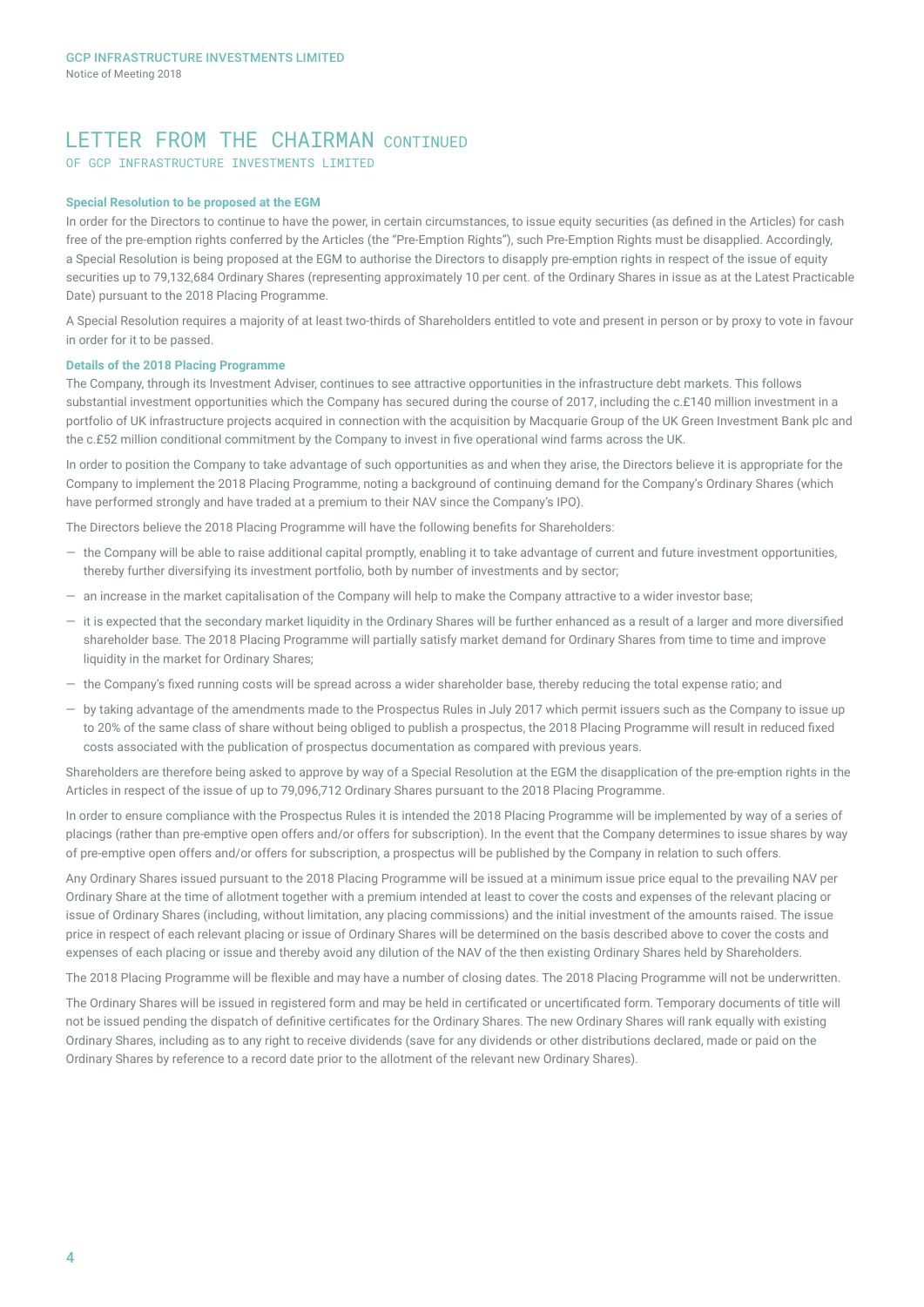As at the Latest Practicable Date prior to the publication of this EGM Circular, there were 791,326,842 Ordinary Shares in issue. If 158,265,368 million Ordinary Shares (being the maximum number of Ordinary Shares available under the 2018 Placing Programme) were to be issued pursuant to the 2018 Placing Programme, the issued share capital following the closing of the 2018 Placing Programme would have increased by approximately 20 per cent. (ignoring the effect of any Ordinary Shares issued in lieu of any entitlement to receive dividends or otherwise than pursuant to the 2018 Placing Programme). On this basis, if an existing Shareholder did not acquire any Ordinary Shares in the 2018 Placing Programme, his or her proportionate voting interest in the Company would be diluted by approximately 17 per cent. However, as stated above, the issue price in respect of each relevant placing or issue of Ordinary Shares will be determined so as to cover the costs and expenses of each placing and thereby avoid any dilution of the NAV of the existing Ordinary Shares.

#### **Action to be taken**

The action to be taken in respect of the Extraordinary General Meeting depends on whether you hold your Ordinary Shares in certificated form or in uncertificated form (that is, in CREST).

#### **Certificated Shareholders**

Please check that you have received a Form of Proxy for use in respect of the Extraordinary General Meeting with this document.

**Whether or not you propose to attend the Extraordinary General Meeting in person, you are strongly encouraged to complete, sign and return your Form of Proxy in accordance with the instructions printed thereon as soon as possible, but in any event so as to be received by the Registrar at Link Market Services (Jersey) Limited, 12 Castle Street, St Helier, Jersey JE2 3RT no later than 11.15 a.m. (GMT) on 7 February 2018.**

Submission of the Form of Proxy will enable your vote to be counted at the Extraordinary General Meeting in the event of your absence. The completion and return of the Form of Proxy will not prevent you from attending and voting at the Extraordinary General Meeting, or any adjournment thereof, in person should you wish to do so.

#### **Uncertificated Shareholders**

CREST members can appoint proxies using the CREST electronic proxy appointment service and transmit a CREST Proxy Instruction in accordance with the procedures set out in the CREST Manual (available via www.euroclear.com/CREST).

**Whether or not you propose to attend the Extraordinary General Meeting in person, you are strongly encouraged to complete your CREST Proxy Instruction in accordance with the procedures set out in the CREST Manual as soon as possible, but in any event so as to be received by the Registrar, CREST ID RA10, no later than 11.15 a.m. (GMT) on 7 February 2018.**

This will enable your vote to be counted at the Extraordinary General Meeting in the event of your absence. The completion and return of the CREST Proxy Instruction will not prevent you from attending and voting at the Extraordinary General Meeting, or any adjournment thereof, in person should you wish to do so.

### **Recommendation**

The Board considers that the Resolution to be proposed at the EGM is in the best interests of the Company and Shareholders as a whole and recommends Shareholders to vote in favour of the Resolution to be proposed at the EGM as the Directors intend to do in respect of their own beneficial holdings which, as at the Latest Practicable Date, currently represent approximately 0.066 per cent. of the issued share capital of the Company.

Yours faithfully

For and on behalf of GCP Infrastructure Investments Limited

**Ian Reeves CBE** Chairman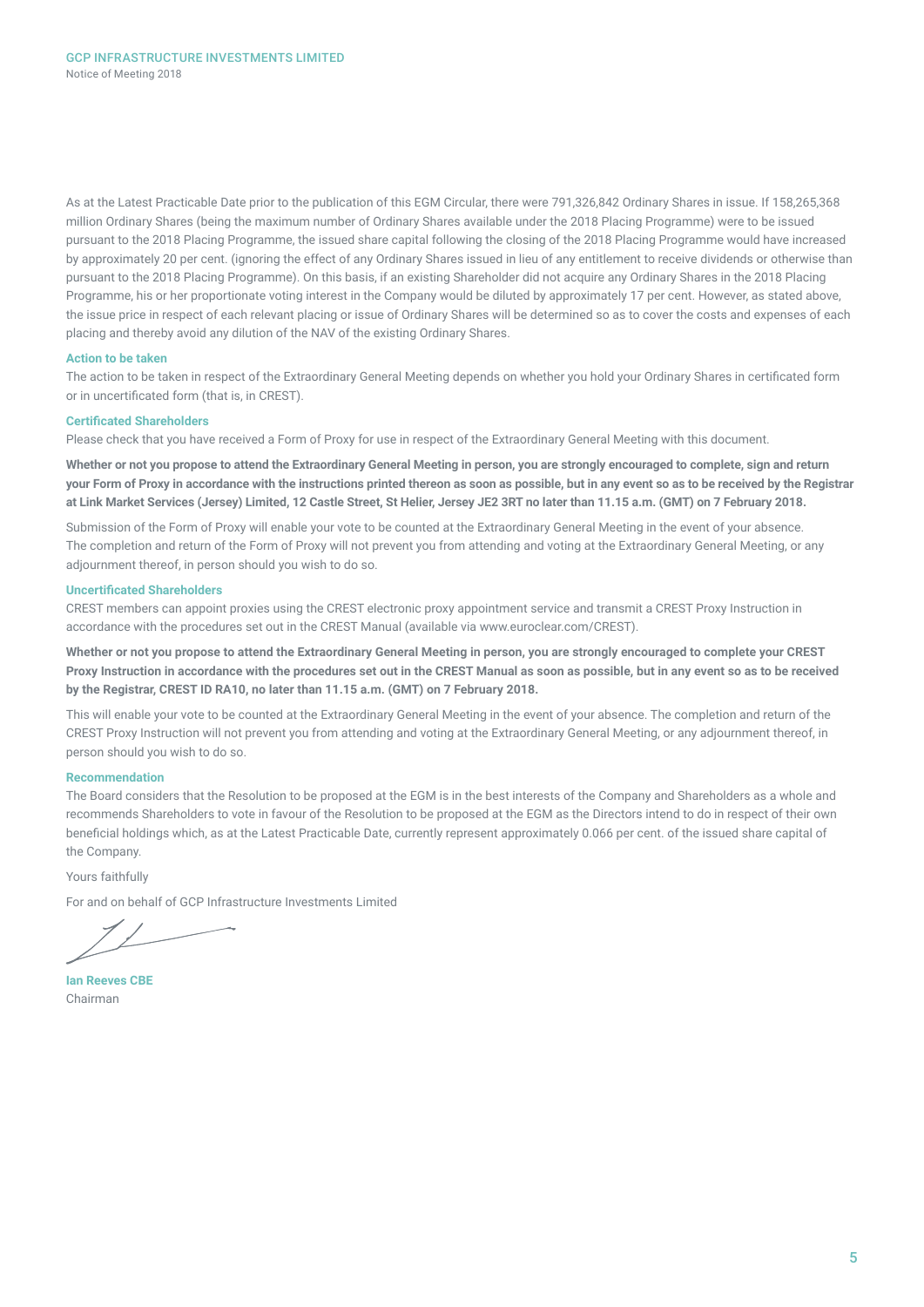## DEFINITIONS

The following definitions apply throughout this document, unless the context requires otherwise:

#### AGM Circular this document and the accompanying Notice of Annual General Meeting Annual General Meeting or AGM the annual general meeting of the Company to be held at 12 Castle Street, St Helier, Jersey JE2 3RT at 11.00 a.m. (GMT) on 9 February 2018 convened by the Notice of Annual General Meeting (including any adjournment thereof) Articles the articles of association of the Company in force from time to time Board the board of Directors of the Company Business Day a day (except Saturday or Sunday on which banks in the City of London and Jersey are normally open for business or such other day as the Directors determine Companies Law the Companies (Jersey) Law 1991, as amended, and any subsidiary legislation from time to time made thereunder, including any statutory modifications or re-enactments for the time being in force Company GCP Infrastructure Investments Limited, a company incorporated in Jersey with registered number 105775 CREST the system of paperless settlement of trades in securities and the holding of uncertificated securities operated by Euroclear UK & Ireland Limited in accordance with the Uncertificated Securities Regulations 2001 (SI 2001/3755) CREST Manual the manual, as amended from time to time, produced by Euroclear UK & Ireland Limited describing the CREST system and supplied by Euroclear UK & Ireland Limited to users and participants thereof CREST Proxy Instruction a proxy instruction message submitted through CREST in accordance with the CREST Manual (available via www.euroclear. com/CREST) C Shares C shares of £0.01 each in the capital of the Company Deferred Shares Deferred shares of £0.01 in the capital of the Company Directors the directors of the Company from time to time

Disclosure Guidance and Transparency Rules the disclosure guidance and transparency rules made by the Financial Conduct Authority under Part VI of FSMA EGM Circular the circular and accompanying notice of Extraordinary General Meeting Extraordinary General Meeting or EGM the extraordinary general meeting of the Company to be held at 12 Castle Street, St Helier, Jersey JE2 3RT at 11.15 a.m. (GMT) on 9 February 2018 (or, if later, at the time which is immediately after the Company's Annual General Meeting convened for the same place and day shall have been concluded or adjourned) Form of Proxy the form of proxy which accompanies this document for use by Shareholders who hold their Ordinary Shares in certificated form in relation to voting at the Annual General Meeting FSMA the Financial Services and Markets Act 2000 of the United Kingdom (as amended)

#### GMT

Greenwich Mean Time Investment Adviser Gravis Capital Management Limited, a company incorporated in England and Wales (Company No. 10471852) whose registered office is at Munro House, Portsmouth Road, Cobham, United Kingdom, KT11 1PP, or such other investment adviser as may be appointed from time to time Latest Practicable Date 2 January 2018 Listing Rules the listing rules made by the UKLA pursuant to Part VI of FSMA London Stock Exchange London Stock Exchange plc Market Abuse Regulation the EU Market Abuse Regulation (596/2014) Notice of Extraordinary General Meeting the notice of the Extraordinary General Meeting set out at the end of this document Ordinary Shares ordinary shares of £0.01 each in the capital of the Company Prospectus Rules the prospectus rules made by the FCA under Part VI of the FSMA **Registrar** Link Market Services (Jersey) Limited of 12 Castle Street, St Helier, Jersey JE2 3RT Resolution the resolution to be proposed at the Extraordinary General Meeting Shareholder(s) a holder or holders of Ordinary Shares in the Company Special Resolution a resolution of the Company passed as a special resolution in accordance with the Companies Law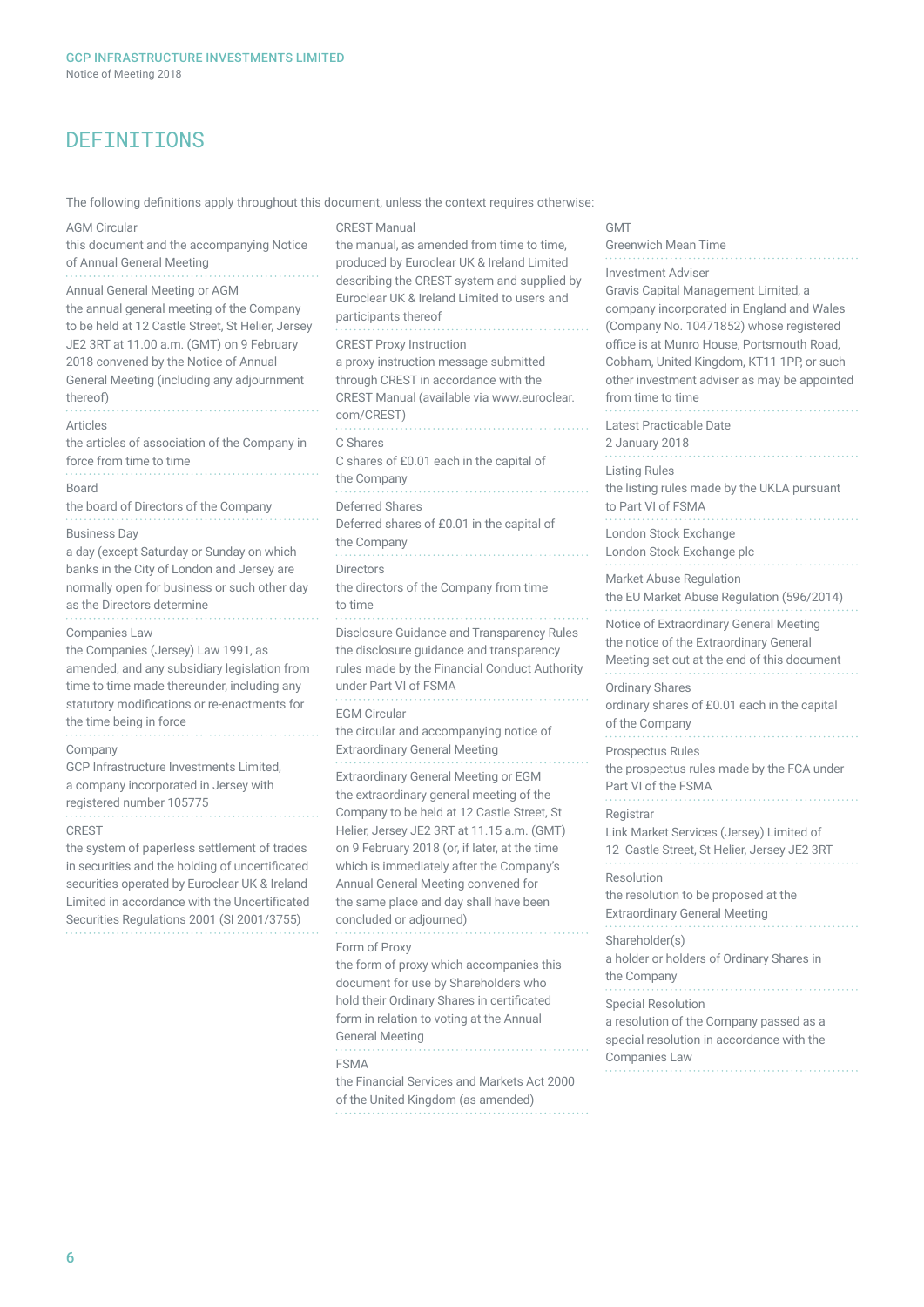# NOTICE OF EXTRAORDINARY GENERAL MEETING

NOTICE IS GIVEN that an Extraordinary General Meeting of GCP Infrastructure Investments Limited (the "Company") will be held at 12 Castle Street, St Helier, Jersey JE2 3RT on 9 February 2018 at 11.15 a.m. (GMT) (or, if later, at the time which is immediately after the Company's Annual General Meeting convened for the same place and day shall have been concluded or adjourned) to consider and, if thought fit, pass the following resolution which will be proposed as a special resolution.

## SPECIAL RESOLUTION

THAT, in substitution for the authority granted in the Shareholder Resolution passed at the Extraordinary General Meeting held on 10 February 2017 and in addition to Resolution (18) passed at the Annual General Meeting of the Company on 9 February 2018 (if passed), the Directors of the Company be and are hereby generally and unconditionally authorised to allot and issue an aggregate of up to 79,132,684 Ordinary Shares and/or C Shares for cash (representing approximately 10 per cent. of the issued share capital at the Latest Practicable Date prior to the publication of this Notice of Extraordinary General Meeting) pursuant to the 2018 Placing Programme as if any pre-emption rights conferred by the Articles did not apply to such allotment and issue, such authority to expire after the conclusion of the Company's annual general meeting in 2019 or, if earlier, close of business on 9 May 2019 (unless previously renewed, varied or revoked by the Company in general meeting), save that the Company may at any time prior to the expiry of such authority, make an offer or enter into an agreement which would or might require the allotment and issue of Ordinary Shares and/or C Shares in pursuance of such an offer or agreement as if such authority had not expired. For the avoidance of doubt, this authority shall not limit or prevent any issue of Ordinary Shares consequent upon the conversion of any C Shares issued pursuant to the foregoing, and any such Ordinary Shares so converted or issued shall not count towards the limitation set out in this Resolution (18).

By order of the Board of Directors

**Link Alternative Fund Services (Jersey) Limited** Secretary 8 January 2018 Registered Office 12 Castle Street St Helier Jersey, JE2 3RT

**Defined terms used in this Notice of EGM shall bear the same meanings as those ascribed to them in the EGM Circular issued by the Company to the Shareholders dated 8 January 2018.**